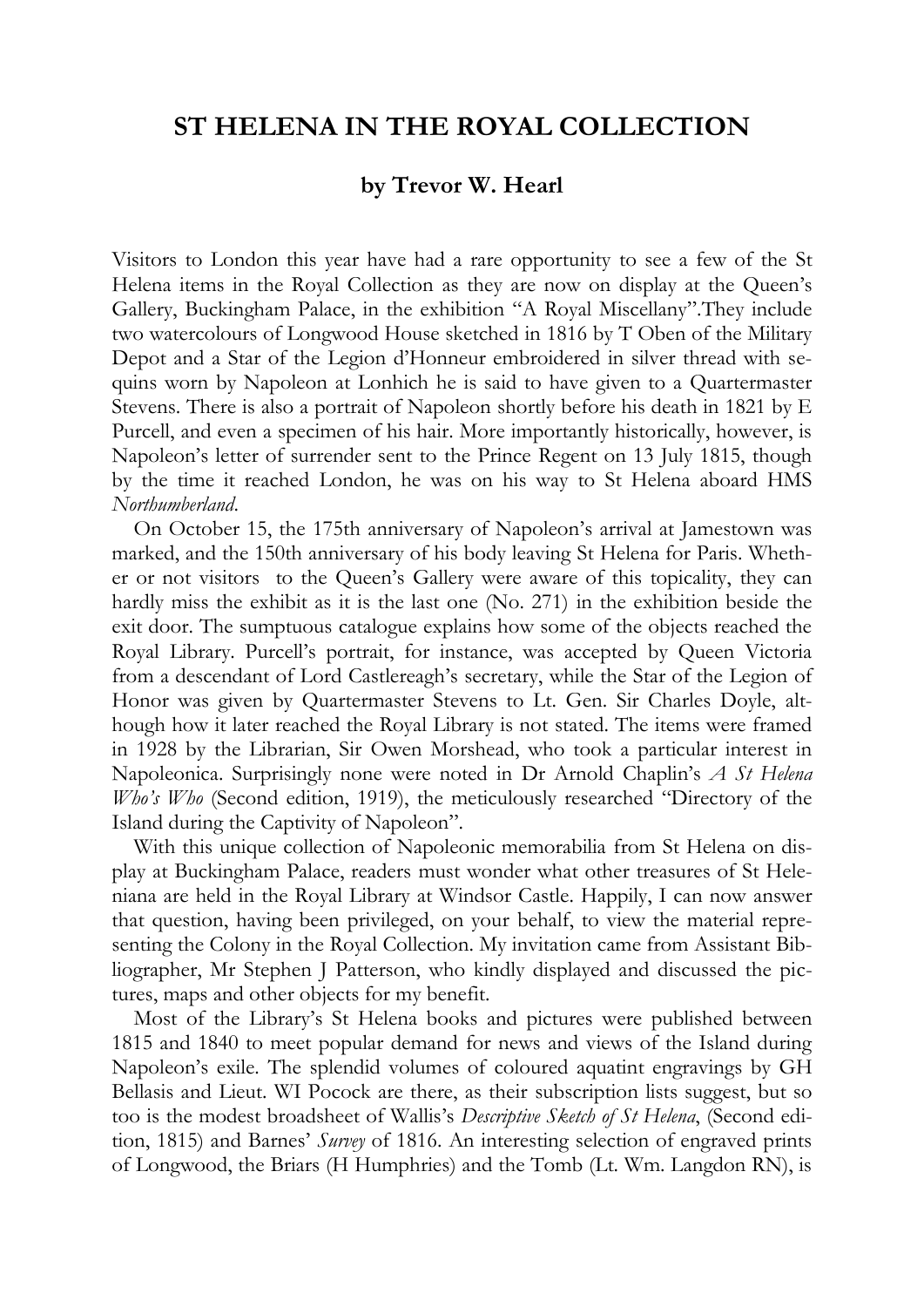enhanced by an unusually fine illustration of "Lower Parade James Town St Helena, with a View of the Remains of the late Emperor Napoleon passing down on the 15th October 1840" by Sgt. Jno. Patterson of the 91st Regiment, printed by "BW Thayer's Lithography, Boston". But the most striking view of the Island - after Pocock's panorama -- is a fine watercolour "taken at 5 miles distance" by WJ Huggins, showing the Bengal Fleet leaving the Island. There was also an engraving of this view by E Duncan (1832). Huggins, a former sailor in the East India Company's service, was then marine painter to the King. Of three photographic illustrations, two show Longwood House and the Tomb probably during the war years, while an albumen print more usually depicts New Longwood House in the late 19th Century.

The Royal Library is as much a museum as a library, however, and possesses a few curiosities from Napoleon's St Helena. The most intriguing are two round boxes, about four to five inches across and two to three inches high, intricately carved with scenes from Longwood and the Tomb, one in ivory, the other in tortoise shell, fine examples (presumably) of Chinese "export art". But the objects that would attract keener interest from Napoleonic scholars are two relics believed to have come from Longwood House - a piece of salmon pink wallpaper with a gold acanthus leaf design, and a small draw-string bag made from the printed cotton hangings of Napoleon's bed - and an original pencil sketch of Napoleon on his deathbed. It is the one by Lieut. George Welsh RN of HMS *Vigo*, sent to his mother with a letter examining the circumstances:

*You must remember that it was taken after a lingering illness when his body was very much emaciated and after it had been opened which reduced him to a mere skeleton. His face, which appears in the pictures so much out of proportion, retained its plumpness till the last. The features had collapsed a little and the mouth had fallen open which, when he was alive, he always kept shut. So that you must take my picture as it is; a striking likeness of Napoleon the day after his death, and I challenge anybody to produce a better.* 

These unique items were bought for the Royal Collection at auction in 1934; a reproduction of the sketch can be seen in The Graphic of 9 September 1911. It may surprise readers that St Helena's long association with Britain, as its second oldest colony, is represented in the Royal Library mainly by matter of Napoleonic interest and confined to this brief span of years. Certainly the standard works of the Island's history and natural history, such as the classic volume of JC Melliss in 1875, do not appear to have been acquired. This apparent neglect is unlikely to continue, however.

Her Majesty the Queen enjoys taking her guests into the Royal Library at Windsor to show them items in which they would have particular interest She is concerned, therefore, that the library should reflect contemporary interests, and in particular, that the Commonwealth today should be prominently represented. And that, of course, includes St Helena. By a happy coincidence, Dr Philip Gosse's St Helena 1502-1938 has been just published in the new South Atlantic Library series